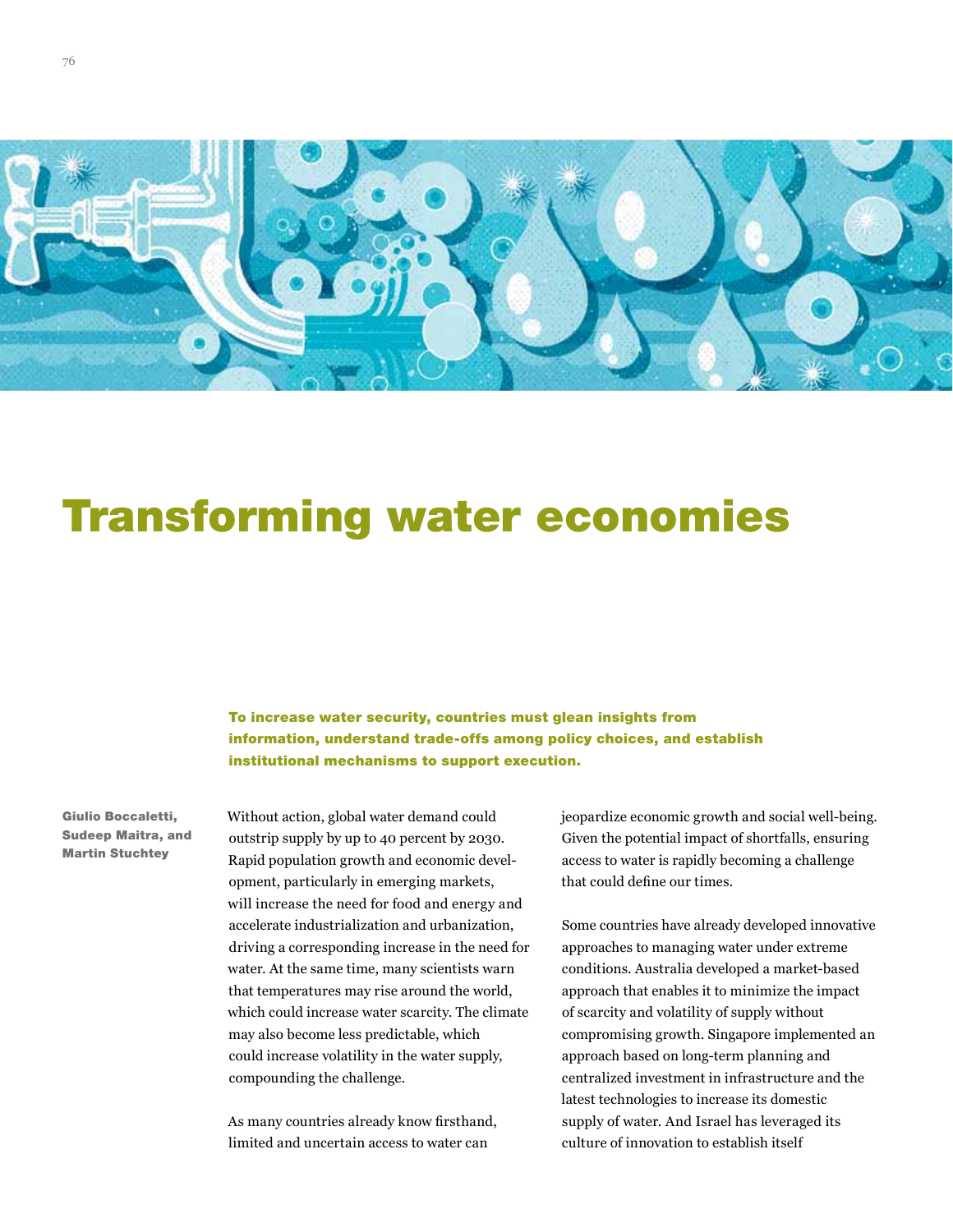

as an international hub for water-technology development, increasing its water security while establishing a local multibillion-dollar industry.

Economic, political, social, and other conditions may make it difficult for many governments to implement the solutions developed by these pioneers, but virtually every country can benefit from adopting the principles underlying their success.

Drawing on our experience working with governments around the world, we have developed the "ICE framework" for water-sector transformations. This framework organizes the most important principles for success into three categories:

Inform: calculate a dynamic water gap and develop a cost curve to prioritize improvement opportunities by effectiveness and efficiency

Choose: evaluate a set of strategies to close the water gap, accounting for their impact on key economic- and social-development objectives

Execute: establish the institutional mechanisms (national, regional, and local) necessary to guide program and policy implementation

Countries that incorporate these principles into their water strategies can accelerate their progress toward greater water security and improve the economics of water-dependent sectors even in times of drought.

# The double threat: Scarcity and unpredictability

Assuming current levels of water efficiency, unconstrained global water demand is likely to grow at a rate of about 2 percent a year until

2030. This expansion in demand will be driven chiefly by population and economic growth, particularly in agricultural and industrial production. The rise of the middle class in emerging economies is also likely to increase water use. Thus, global demand for water in 2030 could prove close to double what it was in 2005 exceeding existing capacity by 40 percent<sup>1</sup> (Exhibit 1).

Higher temperatures would increase demand in many parts of the economy, particularly in irrigation for agriculture, and changes in the frequency and intensity of rainfall and extreme-weather events could reduce the predictability of supply. Indeed, lack of clarity about climate evolution is increasing uncertainty about how to manage water, adding to the risk that countries' investments might prove insufficient or ineffective.

#### The leading edge

Many countries have been grappling with scarcity for decades, and some have already developed sophisticated solutions to improve water security under extreme conditions. Such nations include Australia, Singapore, and Israel—all of which face significant threats of scarcity and increasing volatility of supply due to factors such as climate, geography, and demographics.

In the 1990s, Australia launched a national agenda to develop market mechanisms to improve its water security. Early steps included redefining property rights to separate water rights from land ownership and disaggregating the water-industry value chain to enable water trading among states and private entities. The country also took steps to manage demand, including charging higher fees for consumption that exceeds levels of basic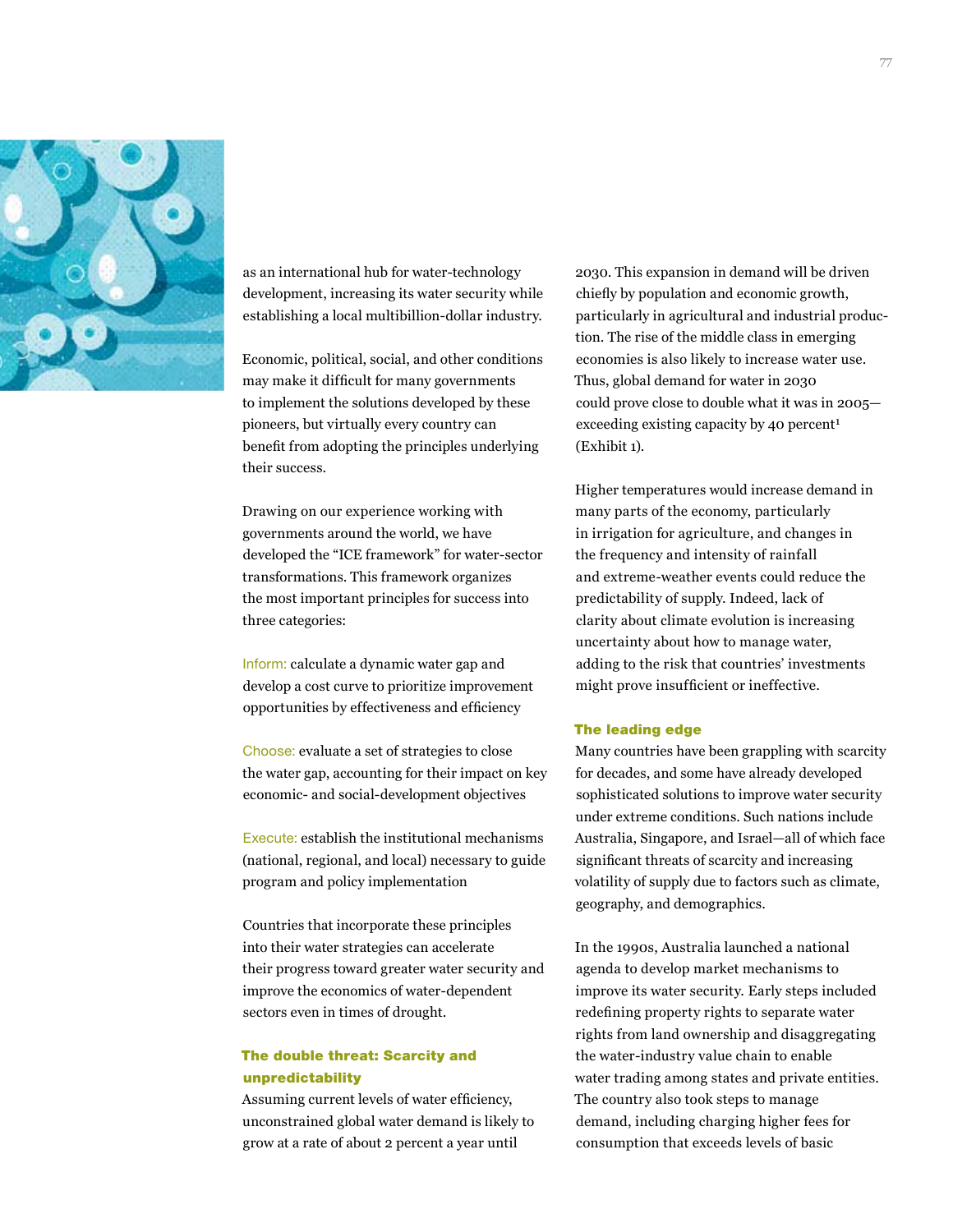# Exhibit 1 The global gap between existing accessible, reliable supply and 2030 water withdrawals could reach 40%.



1Compound annual growth rate.

2Based on 2010 agricultural-production analyses from International Food Policy Research Institute (IFPRI).

3Based on GDP, population projections, and agricultural-production projections from IFPRI; considers no water productivity gains between 2005 and 2030.

4Existing supply that can be provided at 90% reliability, based on historical hydrology and infrastructure investments scheduled through 2010, net of environmental requirements.

Source: 2030 Water Resources Group; global water supply and demand model; agricultural production based on IFPRI IMPACT-WATER base case

necessity. Australia's current supply of water is significantly lower than it was a decade ago, but its improved water management has helped limit negative impact on economic growth. (See the sidebars "The double threat in Australia" and "Australia's water transformation" for details about the country's water challenge and how it has been addressed.)

Singapore has taken a top-down approach to expanding its domestic supply of water. Its "Four National Taps" policy is designed to reduce its dependence on Malaysian imports by increasing its ability to procure water via local catchments, reclamation, and desalination. The country has classified two-thirds of its land as partially protected catchment areas, and it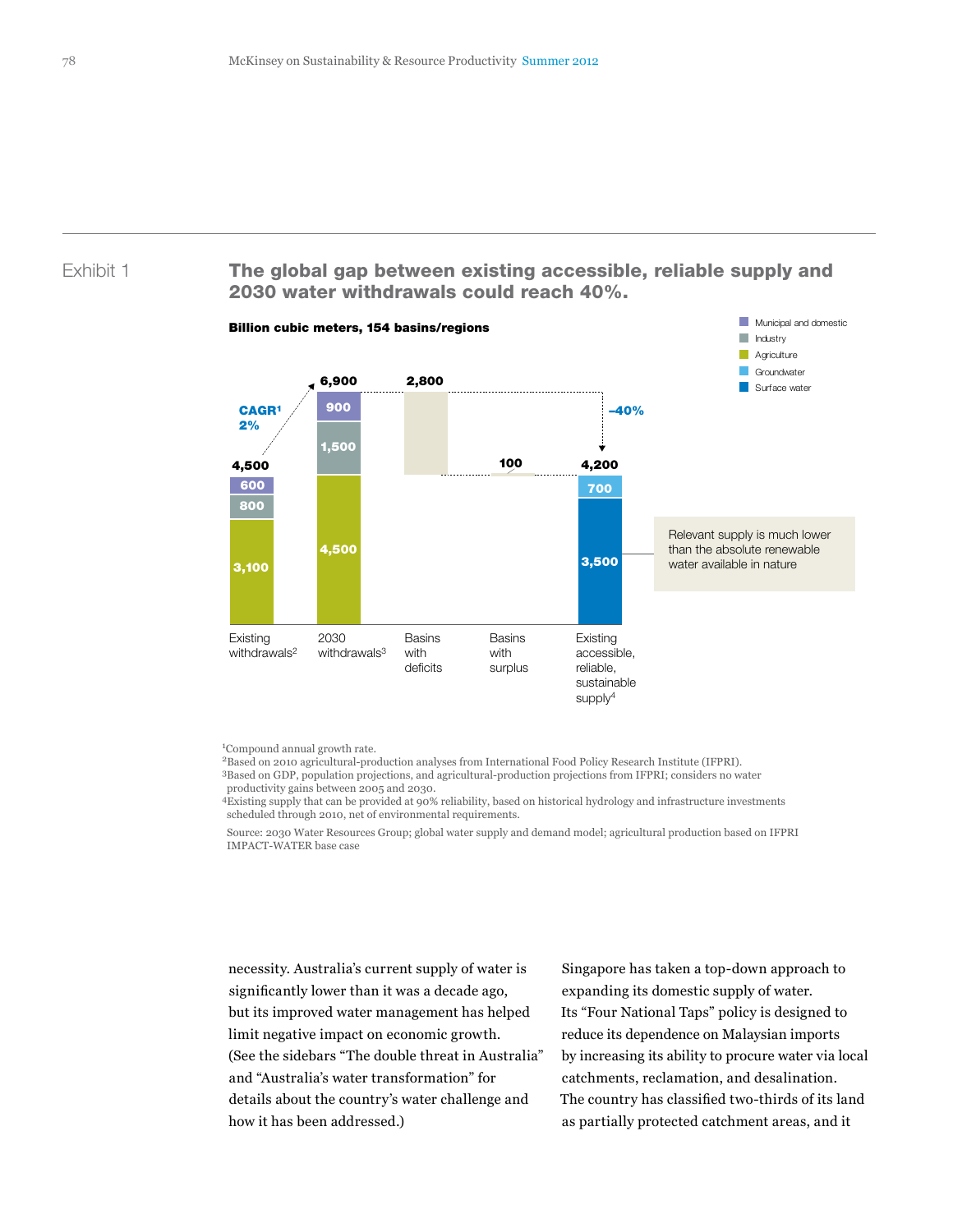# The double threat in Australia



Australia's climate has always been extreme. Much of the country is semi-arid or desert—indeed, 40 percent of its landmass is covered by sand. Australia receives less rain than any other continent, barring Antarctica, and it experiences frequent and long-lasting droughts. And due to geographic and other factors, it is only able to capture a small portion of the water that does fall within its borders—less than 10 percent, compared with a world average of 20 percent; some regions, including parts of North America, capture more than 40 percent.

Australia also experiences extraordinary variability in its supply of water. The country's Murray-Darling Basin, its most significant agricultural area, is fed by the Murray and Darling Rivers and drains one-seventh of the Australian landmass. But both of these rivers have highly variable flow volumes. The Murray River's ratio of maximum to minimum annual flows is 15, while the Darling River's ratio is an extraordinary 4,000. In comparison, China's Yangtze River has a ratio of 2.0, and the Amazon River's ratio is a mere 1.3.

Historically, Australia has managed this variability by building storage capacity to compensate for low river flows in times of undersupply. For example, the Murray-Darling Basin has more than 30 cubic kilometers of storage capacity,

enabling it to hold a quantity of water equal to about oneand-a-half years of flow from the Murray and Darling Rivers. Thus, Australia ranks among the top-three countries for water-storage capacity in the world.

But Australia's climate has changed dramatically over the past decade, posing serious threats to the country's historical approach to water management. In particular, a prolonged drought, which began in 2003, has dramatically reduced inflows to the country's water reservoirs.

Infrastructure that had been built to contend with historical rates of variability suddenly became inadequate. At the beginning of the millennium, Perth expected to have enough water to meet demand through 2030. But it has since needed to hastily build a number of desalination plants to ensure the city's security of supply.

Such conditions give rise to increasingly fierce competition for resources among a range of stakeholders, including municipalities, agriculture producers, energy companies, and heavy industry. The challenge lies not only in investing to capture the maximum amount of water but also in allocating the water a country captures most productively, ensuring both economic and social well-being.

now has 19 raw-water reservoirs, 9 treatment works, and 17 service reservoirs for treated water. NEWater is the brand name for reclaimed water produced by Singapore's public utilities; the country currently has five factories that generate 50 million gallons of NEWater per day. In 2005, Singapore opened its first desalination plant, one of the largest in the world, capable of producing 135 million liters of water a day. It also launched demand-side-management efforts that have reduced consumption to 160

liters per day per capita in 2005 from 172 liters in 1995.

Historically, Singapore has imported about half its water supply from Malaysia. Today, that figure has fallen to about 40 percent, though the country's population doubled from almost 2.5 million in 1980 to more than 5 million in 2010. The government expects to be self-sufficient in water by 2061, when existing import agreements with Malaysia expire.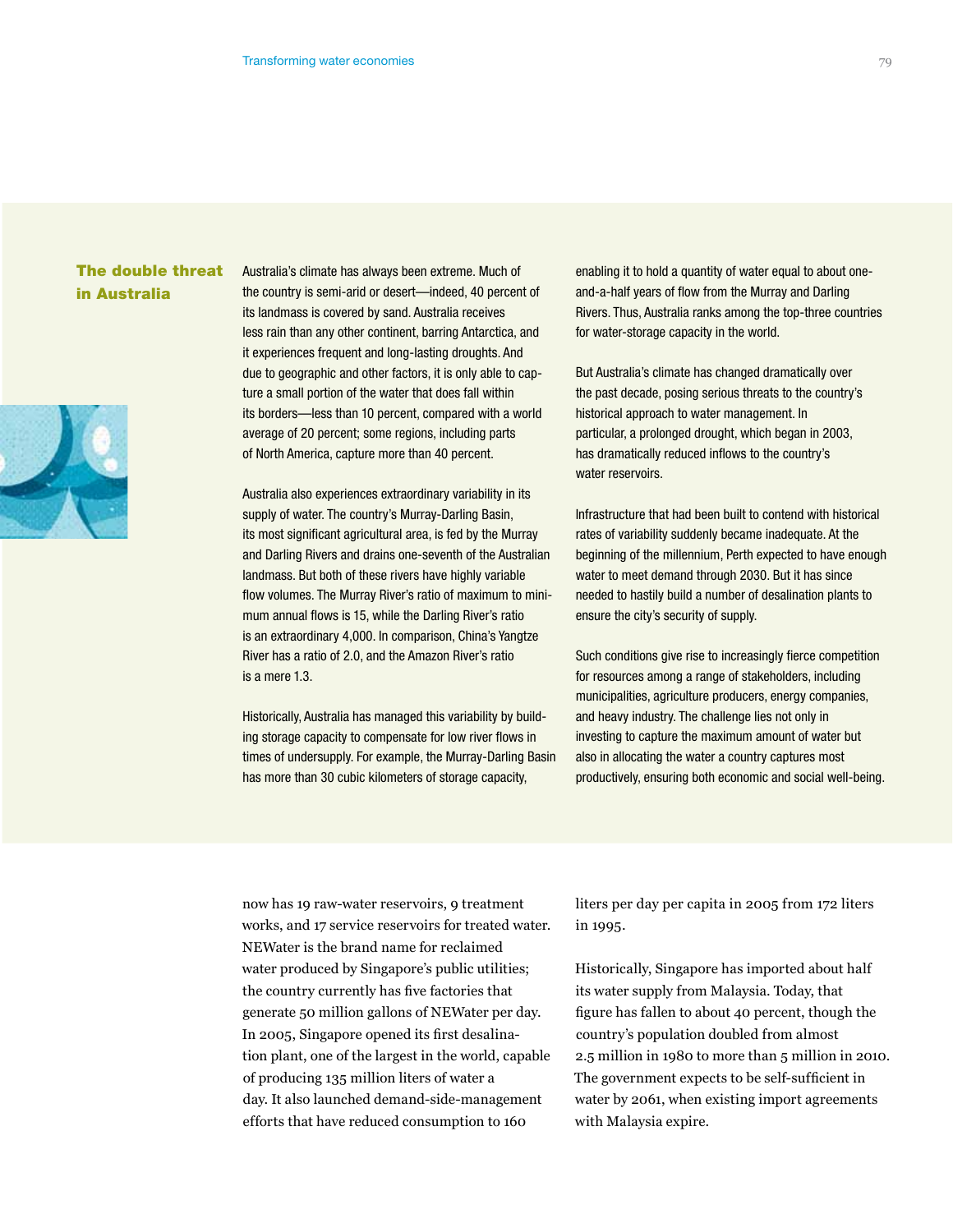Israel is well-known as a water-technology innovator. Netafim, a company formed after its founders invented drip irrigation in 1965, helped to establish a culture of water innovation in the country; today, Netafim ranks among the largest "blue tech" firms in the world. In 1993, Israel's government launched (and later privatized) Kinrot Ventures, the world's only

start-up incubator specializing in water technologies. And in 2006, the government launched NewTech to promote the country's domestic water industry globally by supporting research and development, facilitating marketing efforts to increase exports, and bringing companies together to form an international bluetech hub that drives further innovation. Due in

# Australia's water transformation

Australia's transformation is rooted in its effort to optimize the allocation of water by tying water use to economic and market principles. An early enabling step, initiated in the mid-1980s in the state of Victoria, established cost recovery for new irrigation systems to minimize the risk of investment by private companies. This facilitated the expansion and improvement of irrigation networks, greatly increasing the efficiency of water distribution and consumption.

In 1994, the Council of Australian Governments (COAG) endorsed a national framework to overhaul the country's water economy. The framework adapted Victoria's cost-recovery system for national rollout. It implemented tariff reforms that factored opportunity cost into the price of water so that luxury uses, such as watering private gardens, would be more expensive than critical uses, such as irrigating crops.

In 1995, the Standing Committee on Agriculture and Resource Management developed the National Framework for the Implementation of Property Rights in Water, which separated land rights from water rights such that land ownership was no longer a condition of water ownership. Regulators also disaggregated the industry value chain, turning ownership of irrigation infrastructure over to states or private entities. These actions facilitated the creation

of markets that enabled water trading among states, which increased the efficiency of water allocation by factoring scarcity into its price. As a result, Australia became one of the most integrated water markets in the world.

In 2003, COAG established the National Water Initiative to promote the economically efficient and sustainable use of water, encourage adoption of "user pays" principles, increase pricing transparency, and facilitate the efficient functioning of water markets.

Australia established the National Water Commission in 2004 to oversee the implementation of the National Water Initiative. The Murray-Darling Basin Authority was established under the Water Act of 2007 to manage issues relating to the drought that began in 2003 and to address potential effects of climate change. More recently, the government has begun to act as a market participant on behalf of the environment, buying water to preserve ecological assets.

Traded water in Australia was valued at almost AU \$2 billion (about US \$2.06 billion) in 2007 and 2008, with more than 95 percent traded among states in the Murray-Darling Basin. There are a variety of exchanges and brokerages that facilitate trading, but a majority of the trades are done for agricultural purposes.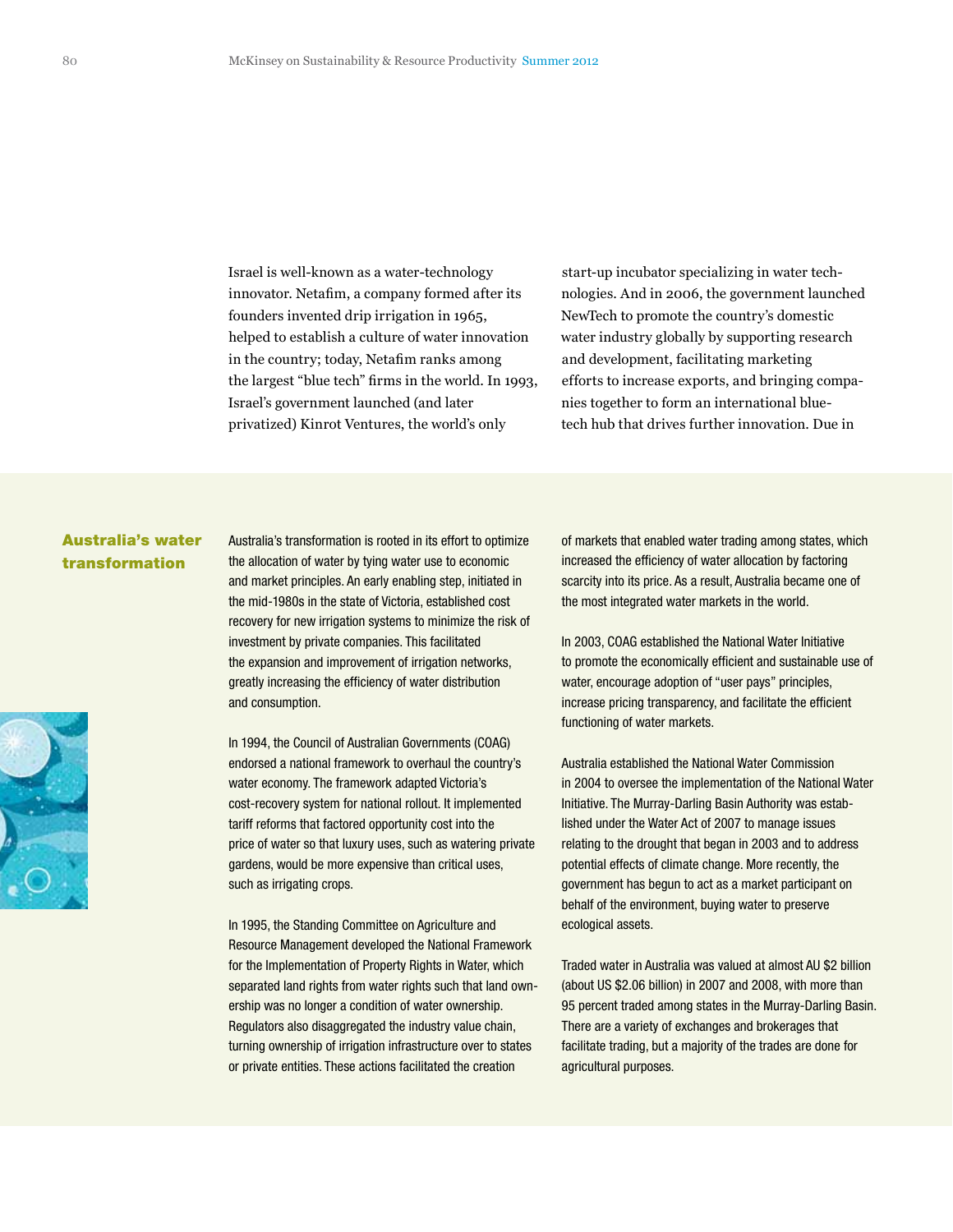part to these efforts, the Israeli water sector generated revenues of \$1.4 billion from exports in 2010.

### The importance of country specificities

Many countries that are facing water challenges are not in a position to implement advanced strategies to transform their water sectors. They can learn much from cases such as Australia, Singapore, and Israel, but their particular success will depend on their ability to develop strategies that work within their unique political, social, and economic contexts.

Such countries face a mix of "hard" barriers related to physical assets, capital, and technology and "soft" barriers related to skills, institutions, and leadership. For example, many lack the basic infrastructure that is a prerequisite to implement some proven strategies; the assets they do have are often outdated or need repair. Utilities often lack access to the capital and capabilities they need to transform their water sectors. Countries frequently lack the institutions necessary to set effective water policies or monitor and enforce rules. And regulators may be weak, either because they lack authority (for instance, to recover costs) or because they are embedded within cumbersome institutional arrangements.

Political conditions may impede action, particularly when stakeholders do not understand the issues at hand. And social conditions can also present powerful barriers to progress. For example, reform can be particularly challenging in countries with significant populations of subsistence farmers who cannot easily adopt more capital-intensive, water-efficient agricultural methods.

# The ICE approach to water transformations

Through our research and experience supporting water-sector reform in several countries, we have recognized that successful transformations often hinge on the ability of stakeholders to gather and analyze information about water availability and usage, make choices that account for critical trade-offs, and establish processes and procedures to ensure execution. We developed the ICE framework to highlight core principles in these areas that every country seeking to transform its water economy should consider.

#### Inform

Countries benefit from aggregating and organizing economic data about water use. In our experience, water cost curves can be useful tools for assessing data to understand the relative effectiveness and cost of the full spectrum of approaches to improving water security. When coupled with realistic assessments of operational risk, cost curves can also help policy makers and investors improve water-sector productivity.

To develop a water cost curve, countries should first understand their current supply and demand dynamics. To identify potential shortfalls, they also need to estimate their future supply and demand for water. This involves accounting not only for demographic and competitive factors that affect demand but also for emerging dynamics that can affect supply, such as the potential for higher temperatures, lower rain volumes, and an increase in the incidence of extremeweather events.

Once a country has estimated its potential water gap (the difference between its projected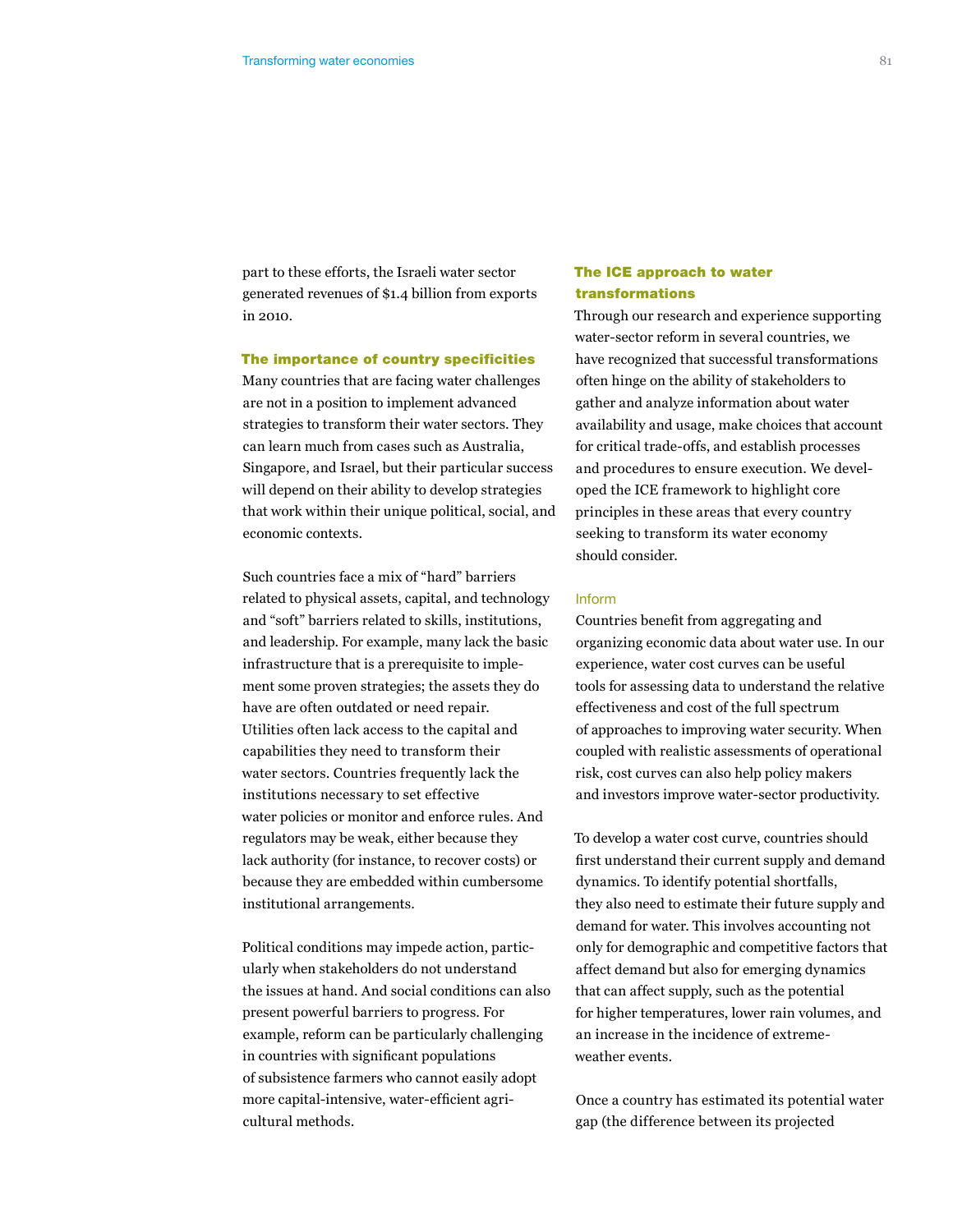future demand and its current capacity to supply water),<sup>2</sup> it can conduct an audit to identify all potential improvements that could reduce water consumption; it can also estimate the cost of implementing each of these. The country then arranges the opportunities on a curve such as the one shown for India in Exhibit 2enabling it to identify the most cost-effective solutions to meet its estimated needs.

India's water cost curve indicates that if the country focuses on the most cost-effective approaches available, it could meet its 2030 water needs—estimated to be 755,800 million cubic

Exhibit 2

India's water cost curve illustrates a number of available options.

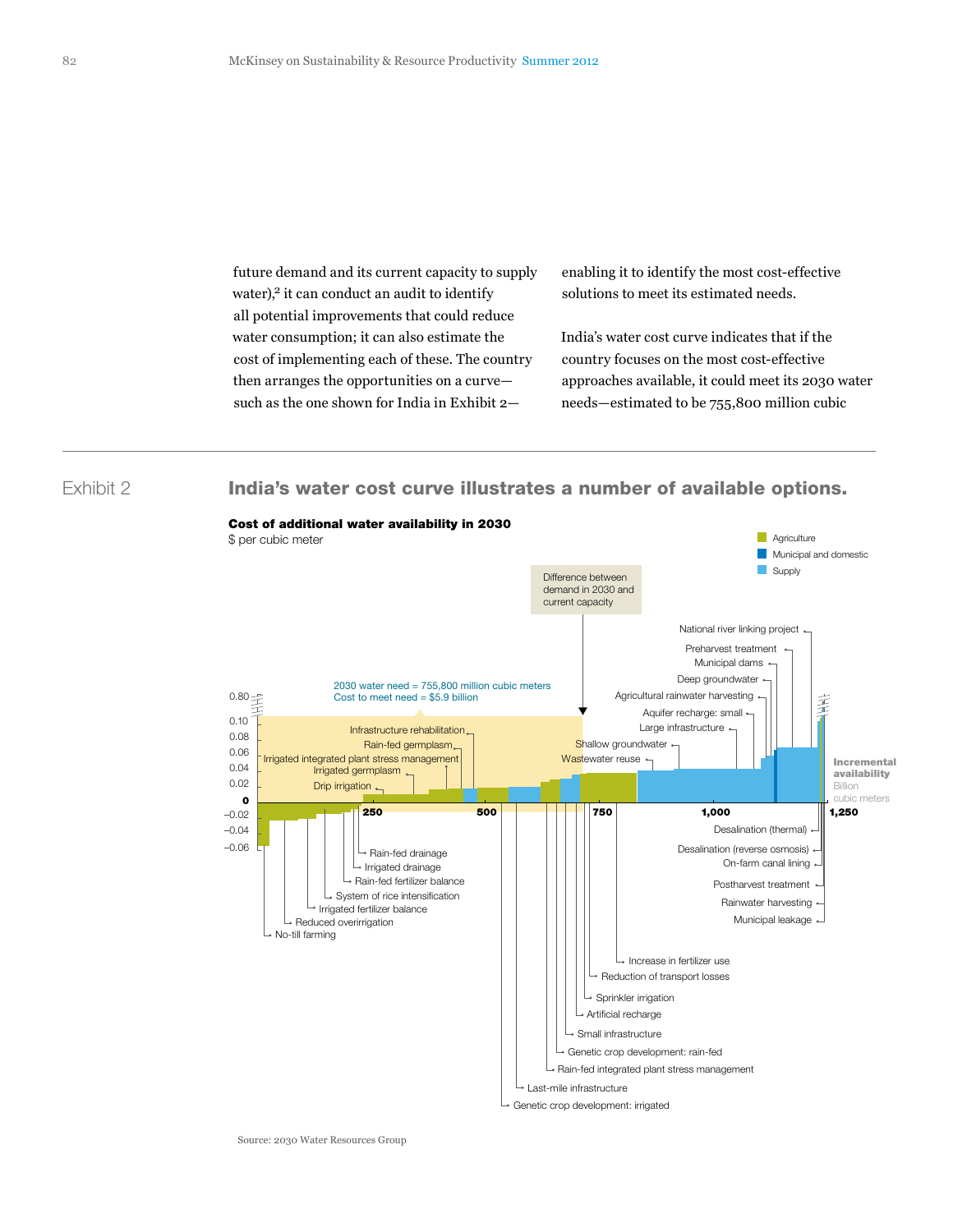meters, or roughly 200 million gallons more than current supply—by investing \$5.9 billion (Exhibit 2). The curve lists every approach, arranged from left to right according to increasing cost, that the nation could use to meet its water-consumption needs. In India's case, the approaches listed on the far left actually offer savings, and the vast majority of the most cost-effective approaches involve optimizing agricultural processes and practices.

Each country's cost curve will be unique. For example, China's cost curve points to the potential of measures to improve water use in industrial contexts, which would require significant investment. South Africa's cost curve suggests that the greatest potential could be achieved through roughly equal investment in agriculture, industry, and municipalities.

#### **Choose**

To ensure that their water policies are balanced, countries should also account for trade-offs involving areas such as economic development and quality of life. This is critical, as a narrow focus on efficiency and cost can have negative unintended consequences. For example, a country could prioritize approaches that minimize water use only to find that the policy leads to higher unemployment or reduces industrial productivity, which has a negative effect on GDP.

Countries can use scenario planning to account for as many relevant trade-offs as possible. This involves analyzing a range of options that are designed to achieve different policy objectives, each with its own demand profile and set of technical solutions that would enable the country to close its water gap.

Jordan—leveraging a water-resource diagnostic conducted with support from the Water Resources Group3—considered four scenarios when setting its water policy in agriculture. A businessas-usual scenario simply extrapolated current economic activity into the future. An exportoriented scenario emphasized production of crops that could be sold in foreign markets. An employment-oriented scenario prioritized jobs. And a low-water-intensity scenario focused on reducing unsustainable use of groundwater. Each scenario had a different cost structure the employment-oriented approach was the most expensive—but Jordan had the technological capability to pursue any of them and still close its water gap.

Once a country has identified a range of scenarios, it can use the economic-choices framework we have developed to determine which scenario will enable it to achieve its overall economic and social objectives most effectively. Jordan used the framework to assess each of its four scenarios on four priority measures: economic value added, employment, capital intensity, and sustainable use of groundwater (Exhibit 3). It found that the export-oriented approach would support its target for GDP growth, but both the exportoriented and business-as-usual approaches would require higher capital investments than other approaches. It found that the low-water-intensity approach would reduce not only unsustainable use of groundwater but also employment.

Tailored appropriately, the framework provides countries with a quantified understanding of how each scenario is likely to affect critical components of their national agendas, helping them clarify their purpose and catalyze decision making to improve water productivity.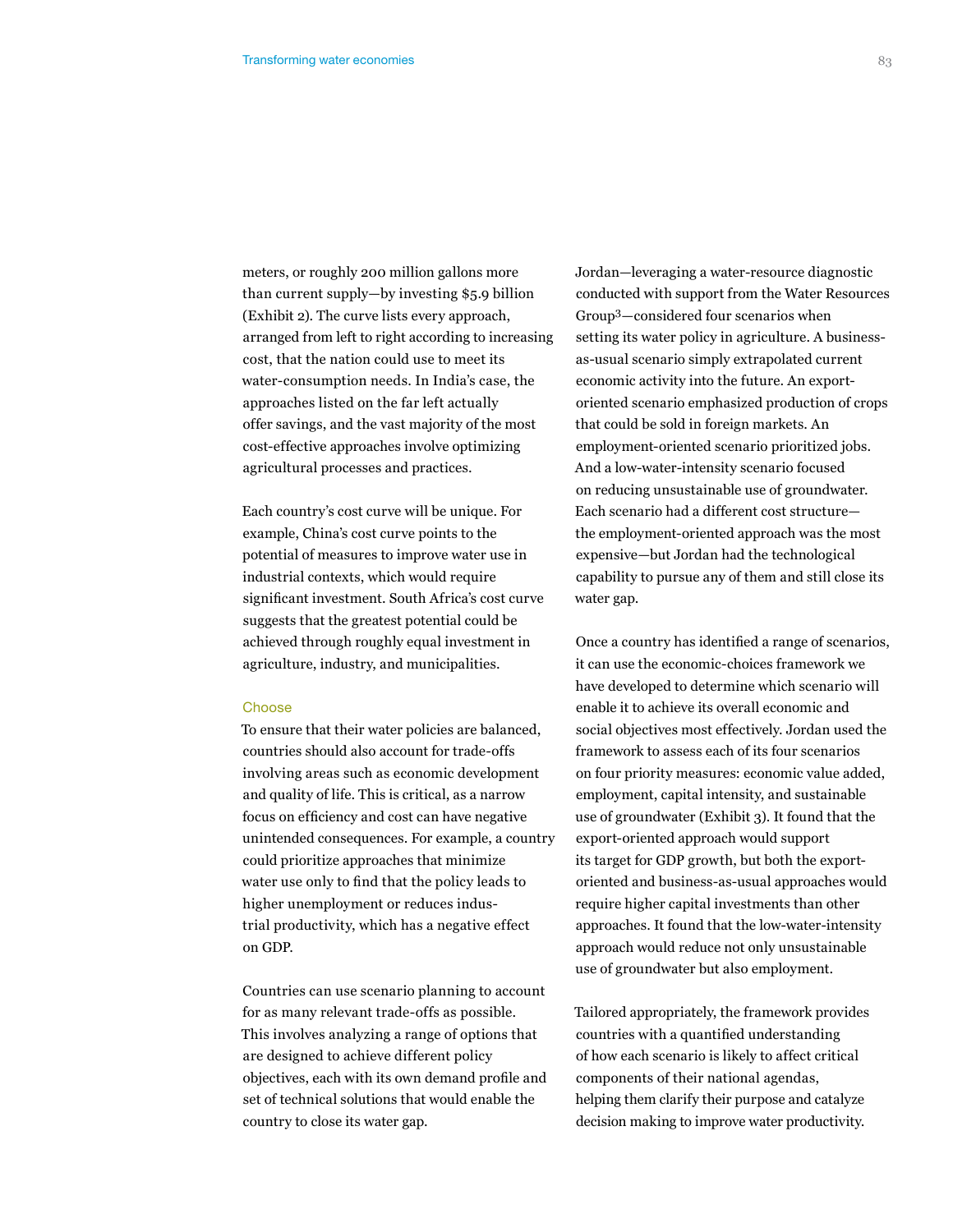# Exhibit 3 The economic-choices framework allows countries to assess different scenarios.



Source: 2030 Water Resources Group

## Execute

Establishing institutional mechanisms to guide and monitor delivery is critical, both to coordinate government-level action and to drive initiative-based rollout.

Governments may need to establish a crossministerial "water delivery unit" to make quick decisions about how to allocate water to its most productive use. This may prove particularly important for countries that lack market mechanisms for pricing water. The delivery unit should obtain input from all relevant parts of government, but it should be headed by a secretariat empowered to make decisions that may affect all aspects of the economy. The

unit should also have the capability to monitor progress of implementation and manage delivery of reform at a granular level.

A number of countries have established delivery units, often to support implementation of a broad government agenda. For example, the Prime Minister's Delivery Unit in the United Kingdom helped the government achieve its key priorities in education, health, crime, and transportation from 2001 to 2010. Malaysia's Performance Management and Delivery Unit was established in 2009 to oversee and support a broad range of transformation efforts. Other nations have established units that are focused on particular areas of the economy.